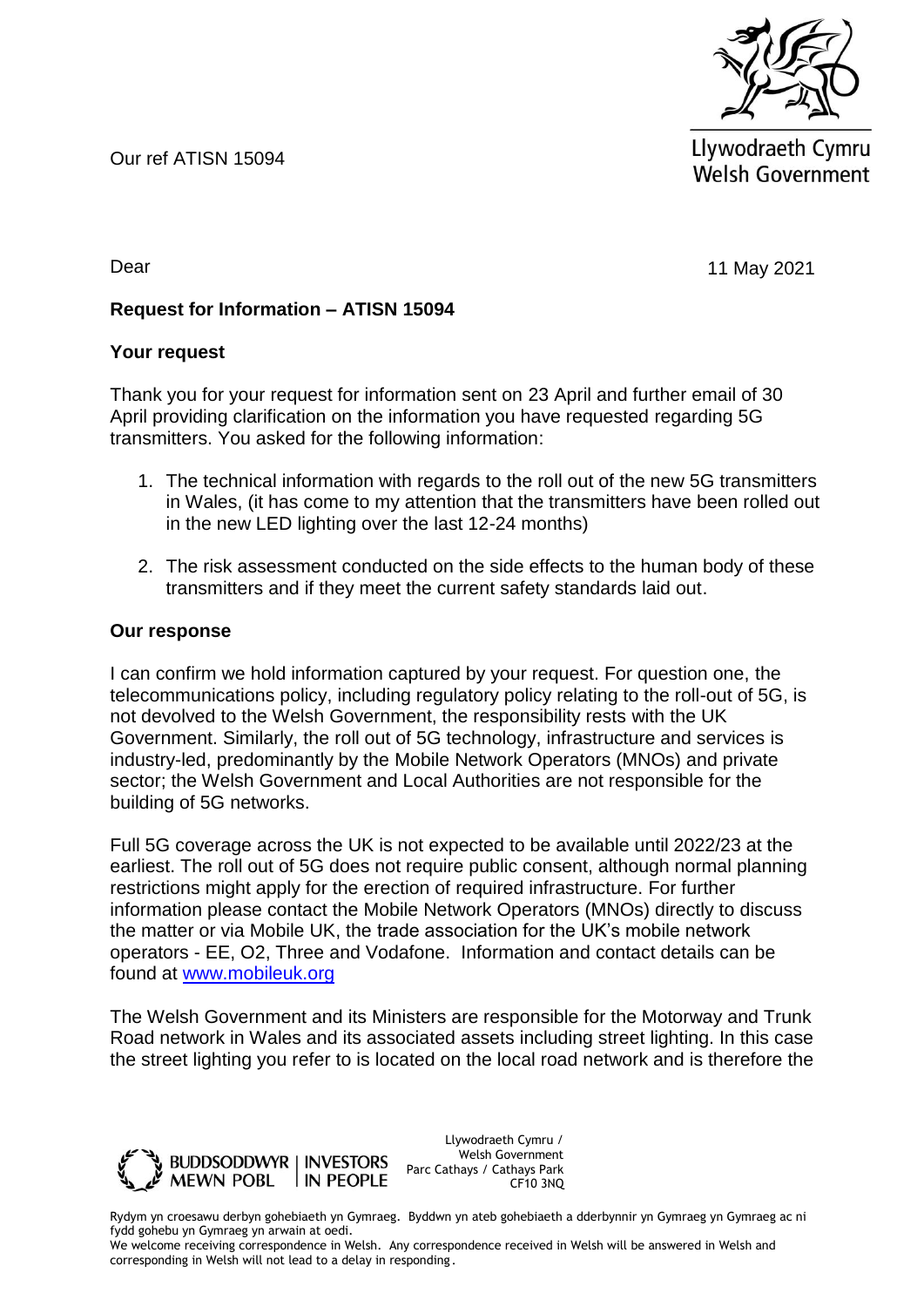responsibility of your local authority who will hold the relevant information relating to your request.

For question two, overall industrial specifications and health and safety considerations of 5G technology is also not devolved to Wales, again, resting with the UK Government. However, responsibility for the wider public health of the Welsh population is devolved to the Welsh Government.

The Welsh Government is advised by Public Health England's (PHE) Centre for Radiation, Chemicals and Environmental Hazards (PHE-CRCE) in relation to the protection of communities from radiation hazards, which includes 5G, wifi and related technologies. The Welsh Government retains the services of PHE-CRCE in an advisory capacity because of their level of expertise and breadth of remit, and because they give greater weight to documents that use rigorous review processes and base their advice on the entire range of scientific information available.

Officials have requested information from PHE-CRCE in respect of on the health effects of 5G, and they have provided us with the following information:

*Mobile telecommunications technology has developed through several generations and there are now many 2G, 3G and 4G base stations installed throughout the environment providing services to users of mobile phones and other devices. Over the decades since the networks were first introduced there has been a general trend towards increasing numbers of smaller transmitters that individually provide services to smaller geographical areas and which have reducing radiated powers. Against this background, many measurements have been made and these continue to show that exposures of the general public to radio waves are well within the international healthrelated guideline levels that are used in the UK. These guidelines are from the International Commission on Non-Ionizing Radiation Protection (ICNIRP) and underpin health protection policies at UK and European levels.* 

*In relation to the implementation of 5G user devices and networks, the roll out of this technology is at an early stage and reflects the latest evolution in mobile communications technology. Current technical standards that draw on the ICNIRP guidelines will apply to the products that are developed and the UK network operators are already committed to complying with the ICNIRP guidelines.* 

*With the increase in the volume of information being transferred, more spectrum is being made available and the highest frequencies being discussed for future use by 5G are around ten times higher than those used by current network technologies, up to a few tens of GHz. Their use is not new, and they have been used for point-to-point microwave links and some other types of transmitters that have been present in the environment for many years. ICNIRP guidelines apply up to 300 GHz, well beyond the maximum (few tens of GHz) frequencies under discussion for 5G.* 

*ICNIRP restated the radiofrequency (RF) parts of its 1998 exposure quidelines in 2009 based on its own comprehensive review of the scientific evidence published at that time. Evidence reviews from independent expert groups, the Advisory Group on Non-Ionising Radiation (AGNIR) in 2012 and the Scientific Committee on Emerging and Newly Identified Health Risks (SCENIHR) in 2015, support the view that adverse*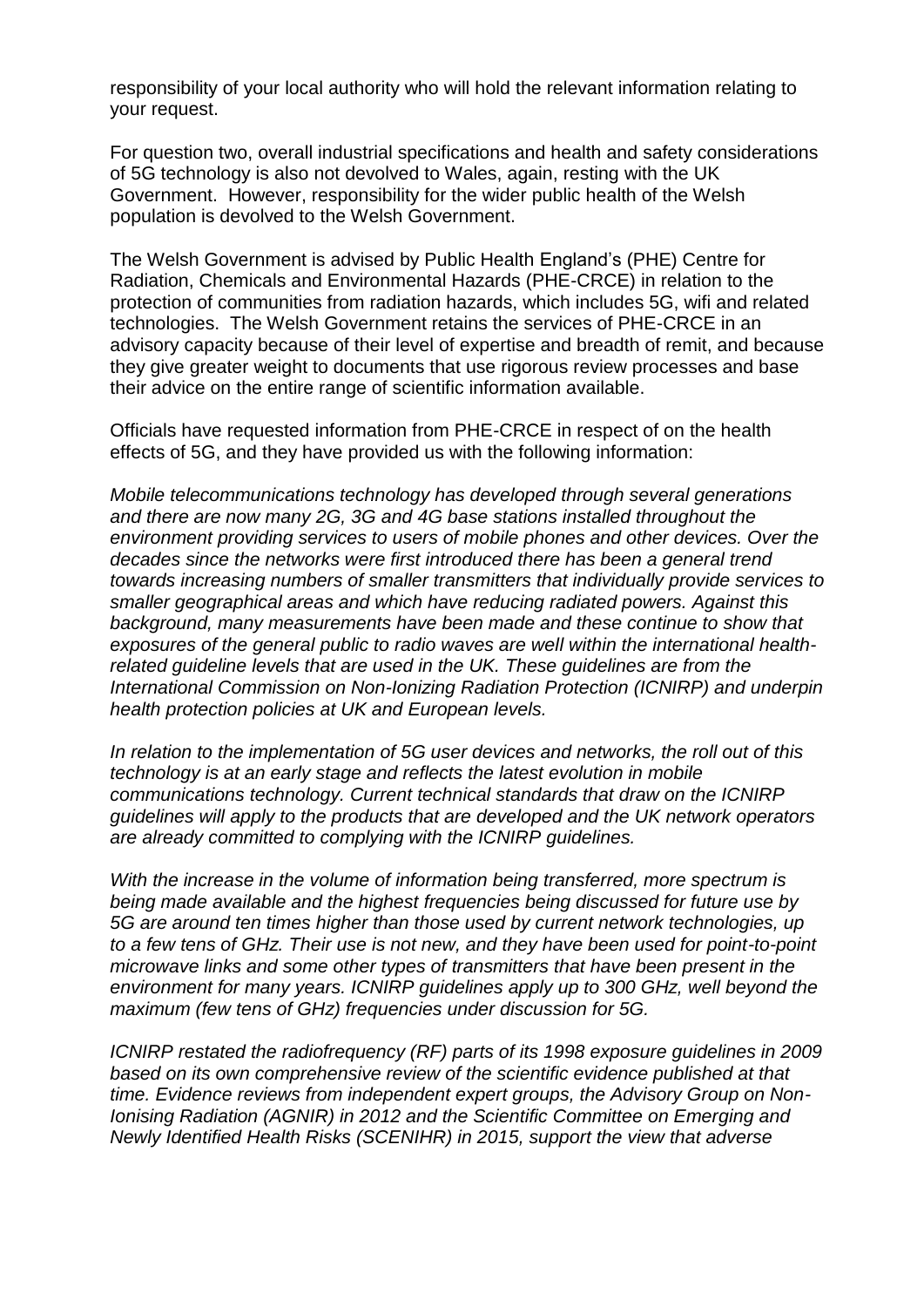*health effects are unlikely to occur if exposures are below international guideline levels. This is explained here:* 

*[https://www.gov.uk/government/publications/mobile-phone-base-stations-radio-waves](https://www.gov.uk/government/publications/mobile-phone-base-stations-radio-waves-and-health/mobile-phone-base-stations-radio-waves-and-health)[and-health/mobile-phone-base-stations-radio-waves-and-health](https://www.gov.uk/government/publications/mobile-phone-base-stations-radio-waves-and-health/mobile-phone-base-stations-radio-waves-and-health)*

*ICNIRP published draft updated radiofrequency guidelines in 2018 and is presently finalising these new guidelines. Public Health England (PHE) will consider the new guidelines when they are published.* 

*PHE is a collaborating body in the World Health Organization's (WHO) International EMF Project, which brings together organisations from around the world to share information on this topic. An overview of the radio wave exposure restrictions applied in a range of countries has been provided by WHO at the following link: [http://apps.who.int/gho/data/node.main.EMFLIMITSPUBLICRADIOFREQUENCY?lang](http://apps.who.int/gho/data/node.main.EMFLIMITSPUBLICRADIOFREQUENCY?lang=en) [=en](http://apps.who.int/gho/data/node.main.EMFLIMITSPUBLICRADIOFREQUENCY?lang=en)*

*This shows that the majority of countries are following the ICNIRP guidelines (41 volts per meter at 900 MHz and 58 volts per meter at 1800 MHz).*

*Exposure to radio waves is not new and health-related research has been conducted on this topic over several decades. In particular, a large amount of new scientific evidence has emerged over the past few years through dedicated national and international research programmes that have addressed concerns about rapidly proliferating wireless technologies.* 

*The main focus of recent research studies has been on exposure to the types of radio signals used by current communications technologies and at the frequencies they use, up to a few GHz. Fewer studies have been carried out at higher frequencies but the biophysical mechanisms that govern the interaction between radio waves and body tissues are well understood at higher frequencies and are the basis of the present ICNIRP restrictions. The main change in using higher frequencies is that there is less penetration of radio waves into body tissues and absorption of the radio energy, and any consequent heating, becomes more confined to the body surface.* 

*It is possible that there may be a small increase in overall exposure to radio waves*  when 5G is added to an existing network or in a new area; however, the overall *exposure is expected to remain low relative to guidelines and as such there should be no consequences for public health.*

*PHE is aware that different countries have responded to concerns about electromagnetic fields in different ways and measures adopted and the reasons behind them vary from country to country. Where countries have taken certain policy initiatives or introduced alternative limits, these do not appear to have a scientific rationale based on health effects in the same way as the ICNIRP guidelines. PHE is not aware, therefore, that these initiatives are driven by any scientific evidence that has been overlooked in its own advice.*

PHE-CRCE keeps emerging worldwide scientific studies under review. PHE-CRCE publishes comprehensive reviews of the scientific evidence relevant to radio wave exposures and health from time to time and it is committed to keeping its advice under review and to updating its advice should new evidence dictate that as necessary,